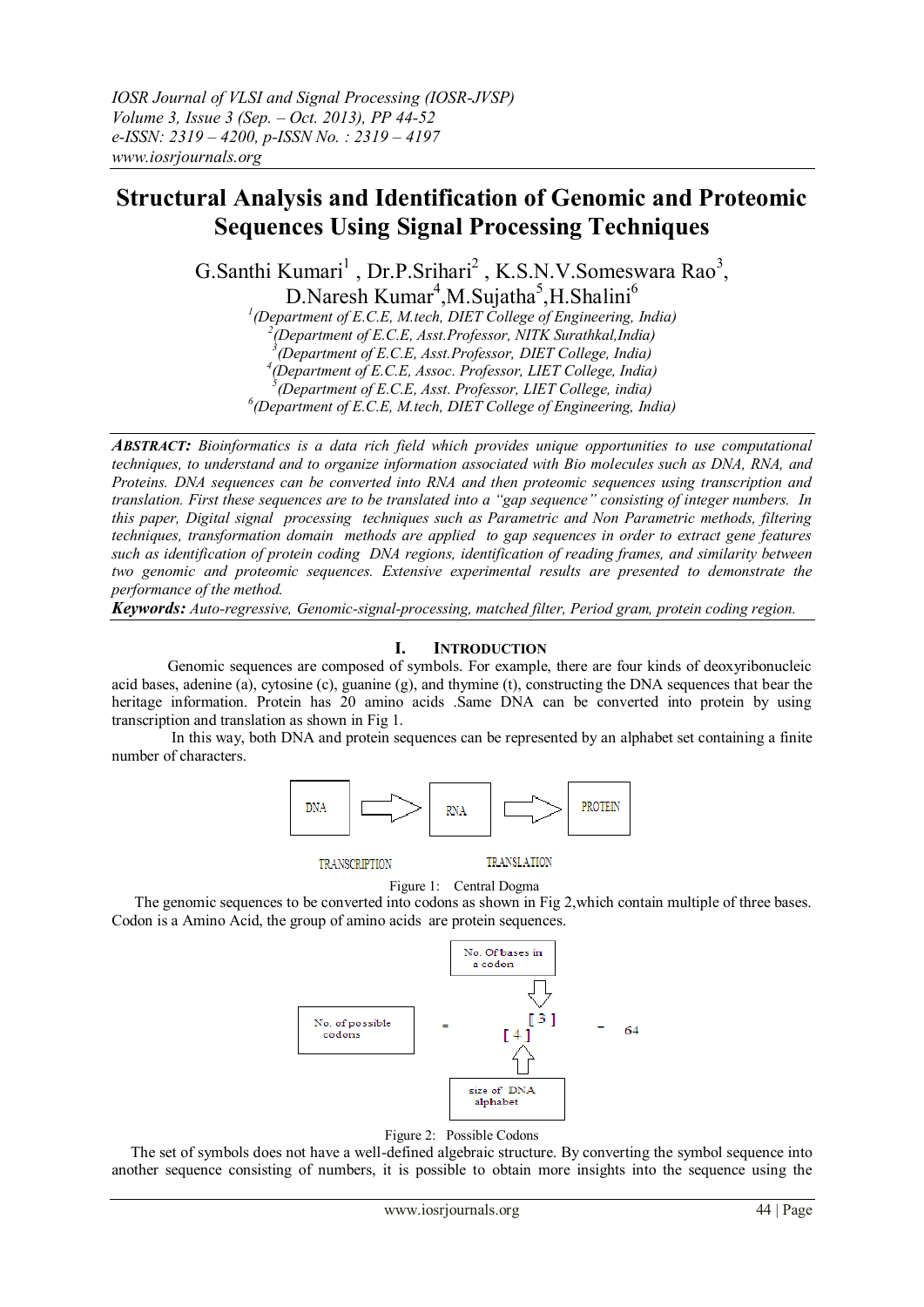algebraic structure of numbers. One intuitive way to convert symbols into numbers is through a direct fixed mapping. This method is widely used because of its simplicity. Then, they attempted to find the similarity of two symbol sequences by correlating their corresponding complex sequences. The direct mapping method [1] that translated the DNA character set  ${A, C, G, T}$  into the integer set  ${1,2,3,4}$ . There are other direct mapping methods translated a genomic sequence into a sequence of vectors [8].

 In this work, we propose another way to map a symbol sequence to a numerical sequence. We consider the gap sequence that describes the distance between consecutive symbol patterns existing in genomic and protein sequences. The pattern can be a single genomic symbol, a genomic word, or **a** morphological pattern that selects each recognized hit. Through pattern filtering, the genomic sequences are transformed into gap sequences of non-negative integers. The gap sequences abstractly represent the original sequences in the form of gaps, which can be used for the purpose of matching, alignment, and similarity measurement.

 Digital Signal Processing (DSP) applications in Bioinformatics have received great attention in recent years, where new effective methods like filtering techniques transformation methods , parametric and nonparametric methods are used for genomic sequence analysis[5], such as the detection of coding regions, identification of reading frames have been developed. A matched filtering approach will be presented in Section VI to detect phenomena interested. A matched filter is used to find similarity between AF324494 and AF320294.

Both are converted into protein sequences have similarity located at I<sub>MAX=</sub>588. The match between gap sequences is called a "frame match "or a "structural match". The actual match of two genomic sequences demands both frame match and stuffing match. The proposed approach is useful for sequence analysis based on the frame match with desirable patterns. Obtaining the patterns present in the DNA and protein sequences as well as to develop efficient feature extraction method for achieving better classification.

 The obtained results justify the use of the gap sequence as an effective tool for genomic DNA and proteomic sequence analysis. Beyond that, the gap structure can go further to the core issues of the DNA encoding such as morphological DNA structure, sequence decomposition, and advanced pattern filtering. To conclude this work, some discussion is made in Section VI and concluding remarks are given in Section III and V. Extensive experimental results will be presented to demonstrate the performance of the proposed method.

# **II. GAP SEQUENCES FOR GENE**

To translate the sequence in symbols to the sequence in numbers, we should avoid tagging the elements of the mapped sequence with properties that exclusively belong to the numbers. The operations 'greater-than' and 'less-than' are not meaningful to the symbols, but are well defined in various kinds of and 'less-than' are not meaningful to the symbols, but are well defined in various kinds of numbers. Or the other hand, the operations 'equal-to' and 'not-equal-to' work for both the symbols and the numbers. We consider only the meaningful operations during the mapping process to stay away from the problem caused by direct mapping.

 A structure mapping technique, pattern filtering, is introduced here which keeps only the structural information in the translated sequence. We start out with an easy case of pattern filtering. Let S be a DNA sequence of length n. S[i] is a DNA character at location i of the sequence *S*, ie, S[i] E{a, c, g, t},  $i = 1,2,...,$ n.

 To point out the locations of some specific character, say "a", in the sequence *S,* we need an indicator sequence, which is defined as :

$$
\overline{\vec{l}_{a}[\vec{l}]} = \begin{cases} 1, \text{ if } s[i] = 'a', \\ 0, \text{ if } s[i] \neq 'a', \text{ where } i=1,\dots,n \cdot j_{a}+1 \end{cases} (1)
$$

 The pattern length, *j,,* is unity in this case. Now we have a binary indicator sequence which is the intermediate step on the translation to sequence of numbers. The pattern filtering is to read the gap between two successive occurrences of some specific character or pattern. To precisely describe [1] the location of the specific pattern we added two virtual values '1' to the head and the tail of  $\overline{I_1}$ . The modified indicator sequence is:

$$
\mathbf{I}_{\bullet}[\mathbf{i}] = \begin{cases} \widetilde{\mathbf{I}_{\bullet}[\mathbf{i}]} & , \quad \text{where } \mathbf{i} = 1, \dots, n \cdot \mathbf{j}_{\mathbf{a}} + 1 \\ 1, & \text{where } \mathbf{i} = 0 \dots, n \cdot \mathbf{j}_{\mathbf{a}} + 2 \end{cases} \qquad (2)
$$

Finally the 'a' filtered sequence  $F_a[i]$  is defined as the number of steps from the i<sup>th</sup> '1' to the  $(i+1)$ <sup>th</sup> '1' in  $I_a$ , where  $i = 0,1, \ldots, n_a$ . All elements in  $F_a$  are positive integers, and  $n_a$ , is the number of ocurrences of the selected pattern 'a'.

The relationships between the sequences above are demonstrated in Fig 3.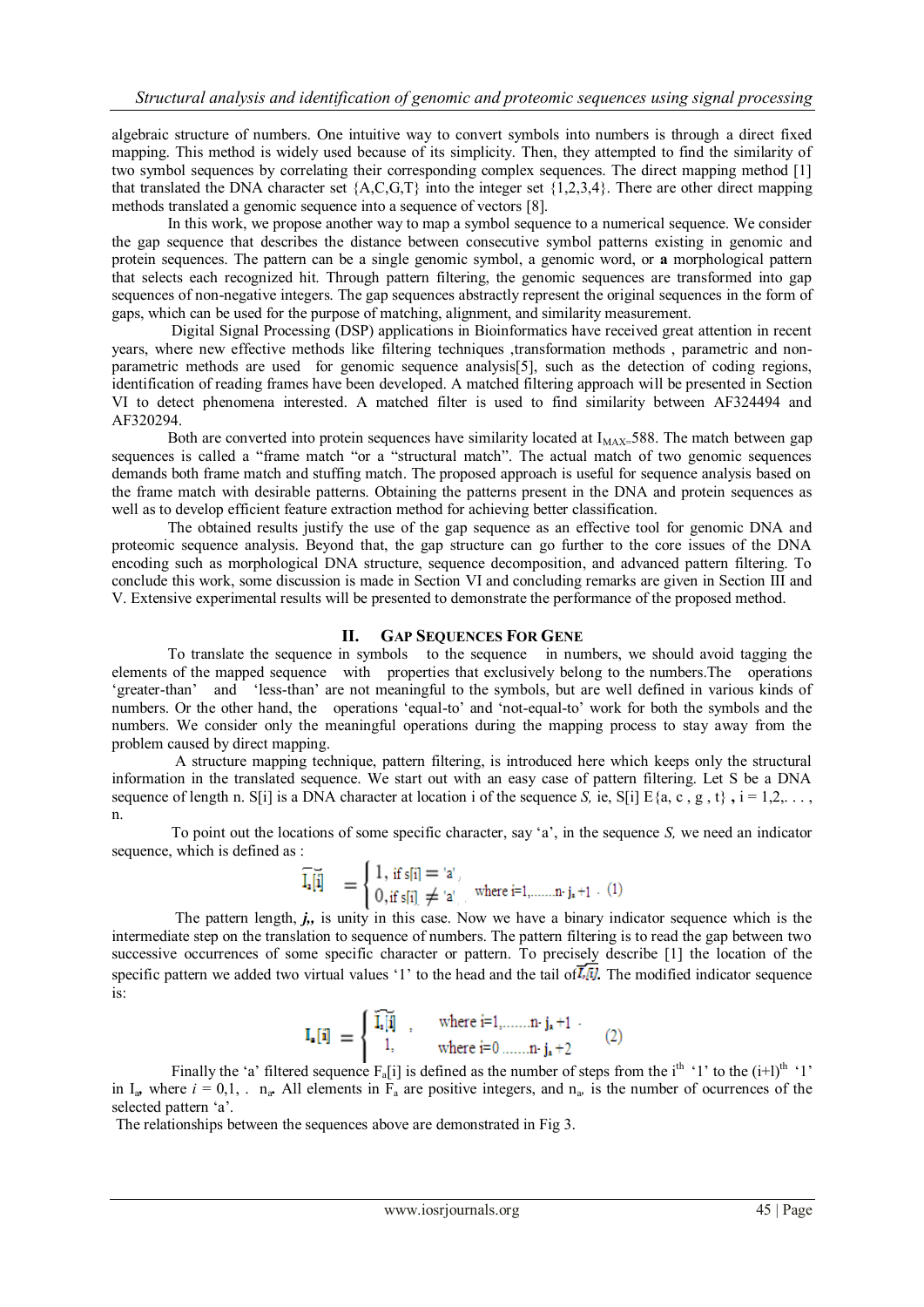

Figure 3: The relation between DNA sequence, the indicator sequence, and the filtered gap sequence

# **III. Main Dsp Algorithms Employed In The Analysis Of Genomic Sequences**

In this section a synthetic overview of the main DSP algorithms that have been used in the analysis of genomic sequences is presented. There are excellent books on DSP theory by Oppenheim and Schafer [2] and Proakis and Manolakis [3].

## **3.1. Discrete Fourier Transform**

The Discrete Fourier Transform is a mathematical operation that transforms one discrete, limited (finite) N duration function into another function, according to:

$$
X[k] = \sum_{n=0}^{N-1} x[n]e^{-i\frac{2\pi nk}{N}}, 0 \le n, k \le N-1
$$
 (3)

The function  $X[k]$  is the Discrete Fourier Transform (DFT) of the sequence  $x[n]$  and constitutes the frequency domain representation of x[n], which is usually (or conventionally considered) a function in the time domain. The Discrete Fourier Transform only evaluates the frequency components required to reconstruct the finite segment of the sequence that was analyzed. In general, the DFT is a function in the complex domain as a result of the complex exponential in the right side of equation (3), and for the particular case of real sequences, it will be a sequence of complex numbers of the same length as  $x[n]$ .

 The DFT, however, suffer from three important drawbacks as a tool for spectral analysis: a) Spectral leakage, which means the presence of energy in zones where the spectrum should be zero [7] b) the frequency response of the DFT coefficients is not constant with frequency ("picket-fence" effect), and c) the spectral resolution, or ability to separate frequency lines that are close in frequency, depends inversely upon the length of the sequence in the time domain. This means that the DFT cannot distinguish appropriately close spectral components for time signals of short duration.

 Multiplying the time signals by special weighting functions called windows, and controlling the signal length, can help in overcoming these limitations in some extent. According to [8, 11], a protein coding region exhibits a peak at  $k = N / 3$  (exhibits a relatively large value) whereas no such behavior is observed in the noncoding regions. This property is referred to as "periodicity property "or "period-3" behavior. Here, we implement one of those discrete Fourier transform (DFT) based splicing algorithm mentioned in [5]. Period-3 behavior is exploited in the DFT based splicing algorithm to find the protein coding regions in a DNA sequence. Here, we compute the magnitude of the frequency component at  $k = N / 3$ . Finally, we calculate the total strength of the peak (Exons). The total strength of the peak in the protein coding region can be calculated as [10]:

$$
S[k] = X_A[k]^2 + X_T[k]^2 + X_c[k]^2 + X_G[k]^2 \tag{4}
$$

 The traditional DFT approach loses its electiveness in case of small DNA sequences for which the autoregressive (AR) modeling has been used as an alternative tool.

## **3.2. Spectral Analysis Using Non Parametric Method**

Non-parametric technique of spectrum estimation is based on the idea of first estimating the autocorrelation of data sequence and then taking its Fourier Transform to obtain its Power Spectral Density (PSD).This method also known as Periodogram method was first introduced by Schuster in 1898,in his study of periodicities in sunspot numbers. Although periodogram is easy to compute it is limited in its ability to produce an accurate estimate of the power spectrum, particularly for short data records [4]. For improvement of statistical property of periodogram method a variety of modifications have been proposed such as Bartlett"s method, Welch"s method and the Blackman-Tukey method. In periodogram method PSD is estimated directly from signals itself [13].The Fourier Transform of the estimated auto-correlation of data sequence is given by the following equation: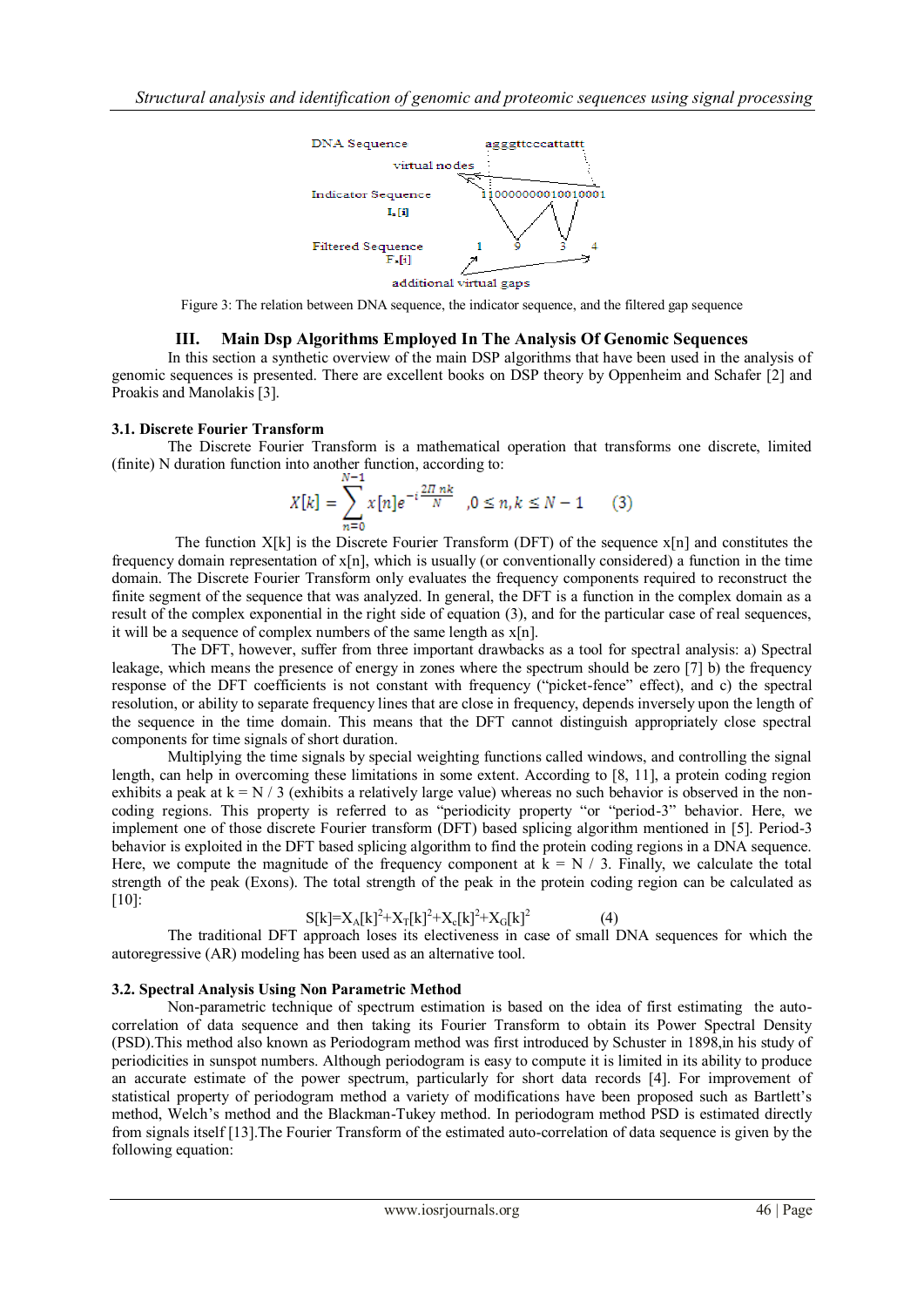*Structural analysis and identification of genomic and proteomic sequences using signal processing* 

$$
P_{x}(e^{j\omega}) = \sum_{k=-\infty}^{\infty} r_{x}(k)e^{-j\omega k}
$$
 (5)

The estimated auto-correlation function:

$$
r_x(k) = \frac{1}{N} \sum_{k=-\infty}^{\infty} x(n+k) x^*(n)
$$
 (6)

Where  $k=0,1,2,...,...N-1$ *;with*  $r_x(k)$  set equal to 0 for  $|k| \geq N$ . With values of  $r_x(k)$ , for  $k<0$  defined using conjugate symmetry as:  $r_x(-k) = r_x*(k)$ 

Taking DTFT of  $r_x(k)$  leads to the estimate of the power spectrum known as Periodogram:

$$
P_{per}(e^{j\omega}) = \sum_{k=-N+1}^{N} r_{k}(k)e^{-j\omega k}
$$
 (7)

The Periodogram power spectrum estimation of two gap sequences (AF320294 and AF324494) of Fig (3) is shown in Fig  $4(a)$ ,  $4(b)$ .

#### **3.3.Spectral Analysis Using Parametric Method**

The Parametric method uses a different approach to Spectral estimation. Instead of estimating PSD from data directly as is done in non-parametric method, it models the data as output of a linear system driven by white noise and attempts to estimate parameters of this linear system. The most frequently used linear system model is the all pole model, a filter with all of its zeroes at the origin on the z-plane. The output of such a filter for white noise input is an AR process, known as AR method of spectral estimation. There are different types of AR methods such as Burg method, Covariance and Modified Covariance method, Yule-Walker (autocorrelation) method etc. The advantage of Yule-Walker Autoregressive method is that it always produces a stable model

 Parametric methods can yield higher resolution than non-parametric methods when the signal length is short [12], [6]. As already stated the signal spectrum estimated in parametric method is based on the PSD of a linear system driven by white noise.

 The output of such a system with white noise input referred to as Autoregressive (AR) process has been implemented here (Fig 5). The pth order power spectrum of Auto Regressive process is given by equation (8):

$$
P_{AR}\left(e^{j\omega}\right) = \frac{|b(0)|^2}{|1 + a_p(k)e^{-j\omega k}|^2}
$$
 (8)

Where  $b(0)$  and ap(k) are estimated from given data

| DNA<br>Sequence |  | <b>Direct</b><br>Mapping |  | Integer<br>Sequence |  | AR Model<br>Vule-Walker |  | PSD<br>Estimation |  |
|-----------------|--|--------------------------|--|---------------------|--|-------------------------|--|-------------------|--|
|-----------------|--|--------------------------|--|---------------------|--|-------------------------|--|-------------------|--|

Figure 5: Block diagram realization of an AR model PSD estimation system

 Here Yule-Walker Autoregressive method has been implemented efficiently for Parametric Analysis of DNA sequence. AR models are popular because with them an accurate estimation of PSD can be obtained by solving linear equations. Since in above equations  $|b(0)|^2$  is constant, the only value that are needed for calculating the shape of PSD are the coefficients  $a_p(k)$ .

 The Yule-Walker (auto-correlation) method has been used here for its simplicity. Yule-Walker power spectrum estimation of two gap sequences (AF320294 and AF324494) of Fig (3) are shown in Fig 6(a),6(b). From that exons, the codons (group of Amino Acids)are generated.

# **IV . GAP SEQUENCES FOR PROTEIN**

The Protein sequences can be developed from DNA sequences.DNA to Codon and then protein.Codon sequences & reverse Codon sequences are shown in Fig 7 (a, b, c).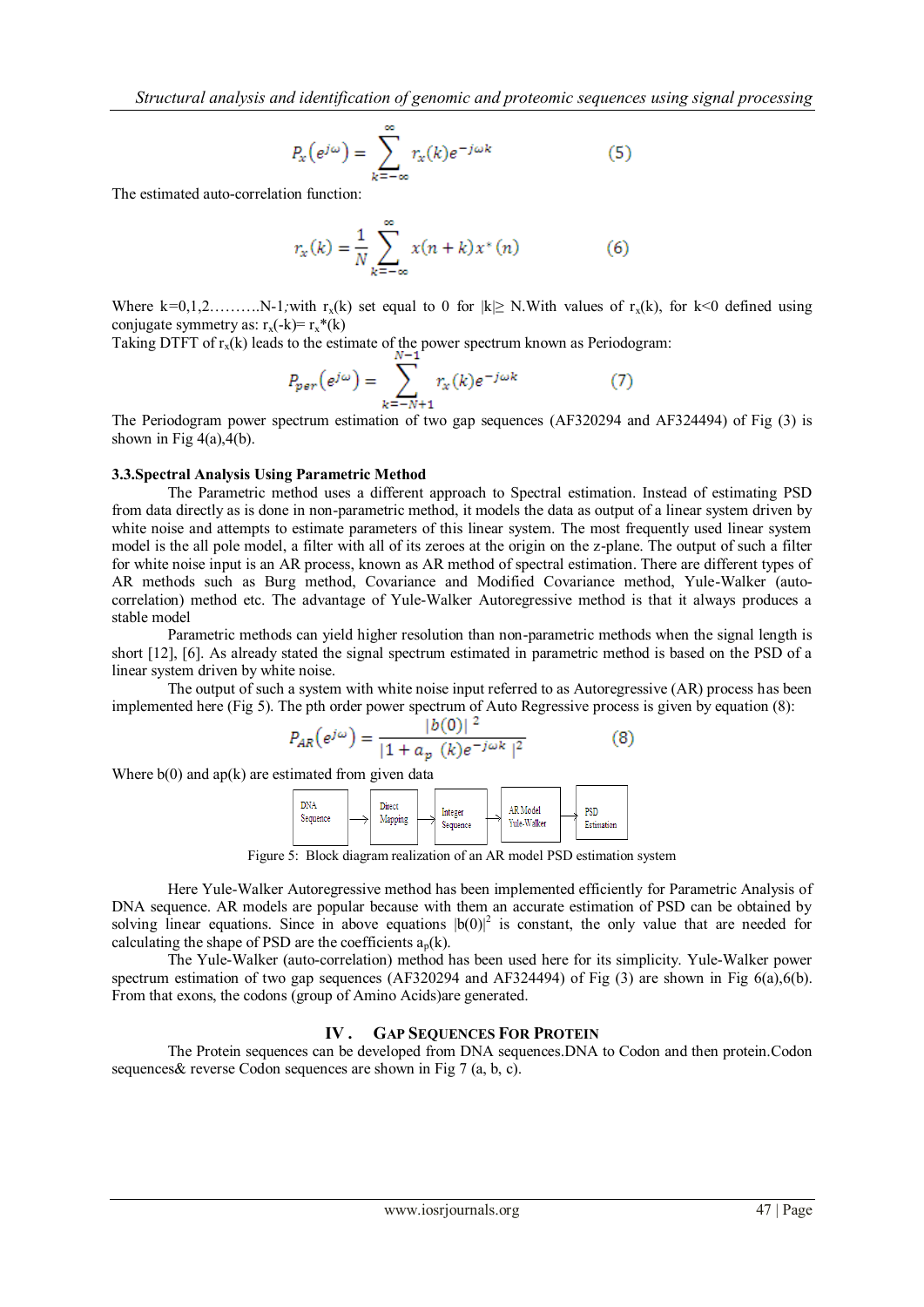

Figure 7(a): Codons For Frame 1 & Reverse Frame1

 There are six different ways[8] in DNA to read the sequence. Each one is called a reading frame as shown in Fig 8.



The remaining codons are





Figure 7(c): Codons For Frame 3 & Reverse Frame 3

 The letters A, T, C, and G represent molecules called Nucleotides or bases .Since DNA contains the genetic information of living organisms, we see that life is governed by quaternary codes. Another example of discrete-alphabet sequences in life forms is the protein. A large number of functions in living organisms are governed by proteins. A protein can be regarded as a sequence of amino acids.The twenty letters used to denote the amino acids are the letters from the English alphabet except B, J, O, U, X, Z. For example a part of the protein sequence could be

# . . . PPVAC ATDEEDAF GGAYPQ . .

 If we assign numerical values to the four letters in the DNA sequence, we can perform a number of signal processing operations such as Fourier transformation, digital filtering, power spectrum estimations. Some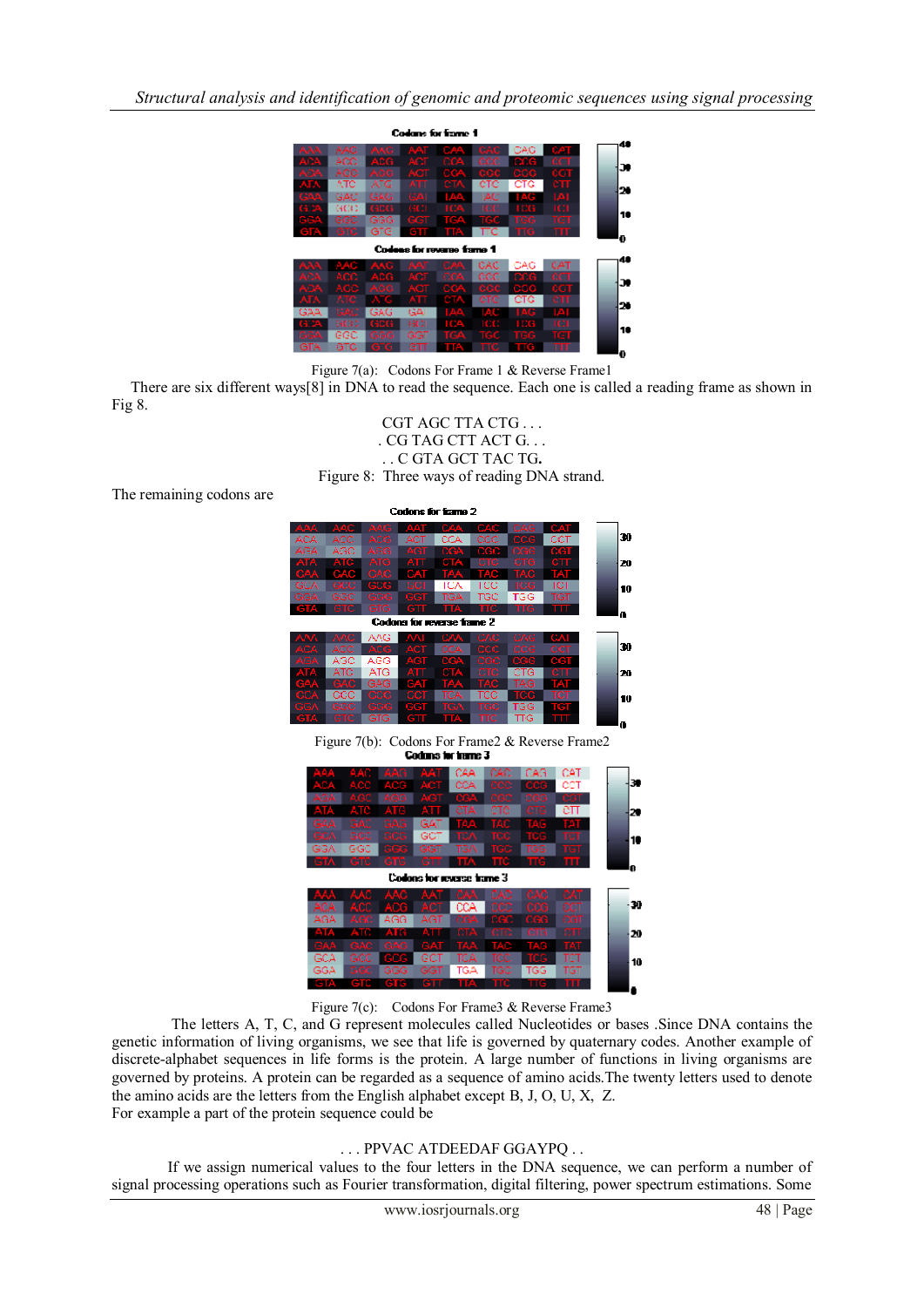of those are quite interesting and in fact have important practical applications. Similarly, once we assign numerical values to the twenty amino acids in protein sequences, we can do useful signal processing. Some of Amino Acids with nucleotide code can be represented by

For Example:

Alanine (A)is GCT,GCC,GCA,GCG;

Arginine(R) is CGC, CGA, CGG, AGA, AGG;

Asparagines (N) is ATT, AAC

Similarly the gap sequence of protein can be taken as DNA"s gap sequence as shown in Fig 5. Similarly

Indicator sequence developed for protein sequences as same as indicator sequence of Genomic sequences which is shown in Fig9.



Figure 9: The relation between DNA & Protein sequence, the indicator sequence, and the filtered gap sequence

## **V. MATCHED FILTER FOR GENOMIC AND PROTEOMIC SEQUENCES**

When we measure the similarity between two sequences, the correlation operation is a good measurement. We are not able to pick up the similarity if we correlate the sequences in the head-to-head manner; i.e., correlating from the beginning of both sequences. To allow checking in every possible starting location, the correlation must be collected in every possible shift between the two sequences. This is equivalent to convoluting these two sequences in the opposite direction[1].

We describe as the following two objectives of matched filter.

1) Is there a significant similarity between the query sequences and target sequence?

2) If yes, where is the similarity location in both sequences?

We can expect to obtain some spike(s), denoted by C[i], in the matched filter output by the convolution operation for the query and the target sequences. To check the significant similarity, a detection threshold will be set to sweep out insignificant similarities. Regarding to finding the locations of similarities, the location of the spikes will indicate the amount of corresponding shifts between the query and the target sequences. At the matched filter output is a collection of different shifting-amount correlations. Let  $F_t[i]$  and  $F_q[i]$  be the target and the query gap sequences, respectively. The matched filter output is:

$$
C[i] = Ft[i] \otimes Fq[i] = \sum_{k=-\infty} Ft[i]Fq[i+k]
$$
 (9)

 $n_q$  and  $n_t$  denote the length of corresponding gap sequences  $F_q[i]$  and  $F_t[i]$ , the length of C[i] could be as long as  $n_t + n_q - 1$ .

The time complexity to compute  $C[i]$  is  $O(n_t+n_q)$ , including the FFT, multiplication in Fourier domain, and IFFT. The result is shown in Fig. 6(a), from which we can find at least two problems. The first one **is** that the raw output signal sequence of matched filter is not normalized, which makes the decision of spike locations more complicated. Another problem is the edge effect at both beginning and end portion of the output signal due to the insufficient correlating points. The edge effect introduces high variation to the C [i] values close to the head and tail of the whole signal.

 Two problems have been pointed out by judging the result signal sequence at the output of matched filter in Fig. 6(a).One is that the output signal is not normalized, and the other is the edge effect appearing at the head and the tail portion of the output signal.

 Two processes are designated to solve these problems. Before fed info the matched filter, we first apply the normalization process to both query gap sequence  $F_q$  and target gap sequence  $F_t$ , Then use the proposed edge effect reduction process with the output signal of matched filter to reduce the edge effect.

## **5.1.Correlation Enhancement and Convolution Method**

To the normalization, what should be done is to remove the bias component from both  $F_t[i]$  and  $F_q[i]$ denoted by  $m_t$  and  $m_q$ , respectively. The bias component of a sequence is the sequence mean. We have the matched filter collecting the cross-covariance rather than the cross-correlation, as in Fig. 6(b), by setting

 $C[i]=[F_t[i]-m_t)\otimes (F_q[i]-m_q).$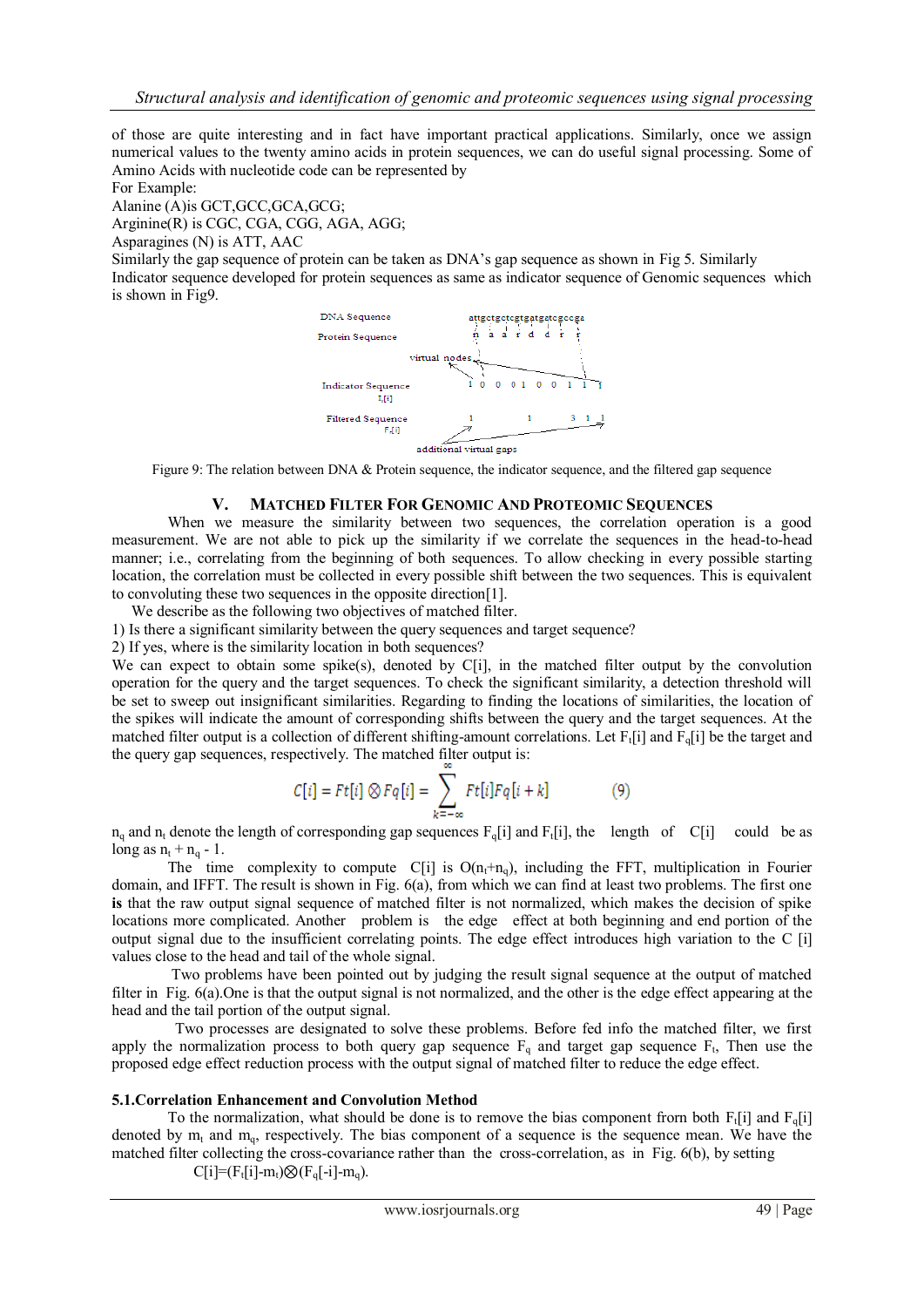The result of the edge effect reduction process is presented Fig. 6(c) shows convolving one signal sequence with opposite direction of another signal sequence[1] and Fig. 6(d) shows the resulting C'[i] of the correlation enhanced matched filter, which applies the combination of both normalization and edge effect reduction processes.

 When same DNA sequences such as AF320294 and AF324494 can be converted into PROTEIN Sequences have same matched filter characteristics used to match, the spike locates at  $I_{\text{max}}$ =588 and to predict the sequence analysis which as shown in  $Fig(10)$ .

# **VI. RESULTS & DISCUSSION**

The nonparametric Power Spectral estimation method is methodologically straight forward and computationally simple. But in case of low Signal to Noise Ratio (SNR) spectral features are difficult to be distinguished and noise artifacts appear in spectral estimates. The traditional DFT approach loses its effectiveness in case of small DNA sequences.

 Parametric spectrum estimate methods have more statistical consistency even on short data segments.The comparision of Parametric and Non-Parametric methods for two AF320294 and AF324494 Homo Sapiens genes, Simulation results are



Figure 4(a). Periodogram Power Spectrum Plot For exon of accession no.AF320294



Figure 4(b). Periodogram Power Spectrum Plot For exon of accession no.AF324494



Figure 6(a). Yule-Walker Power Spectrum Plot For exon of accession no.AF320294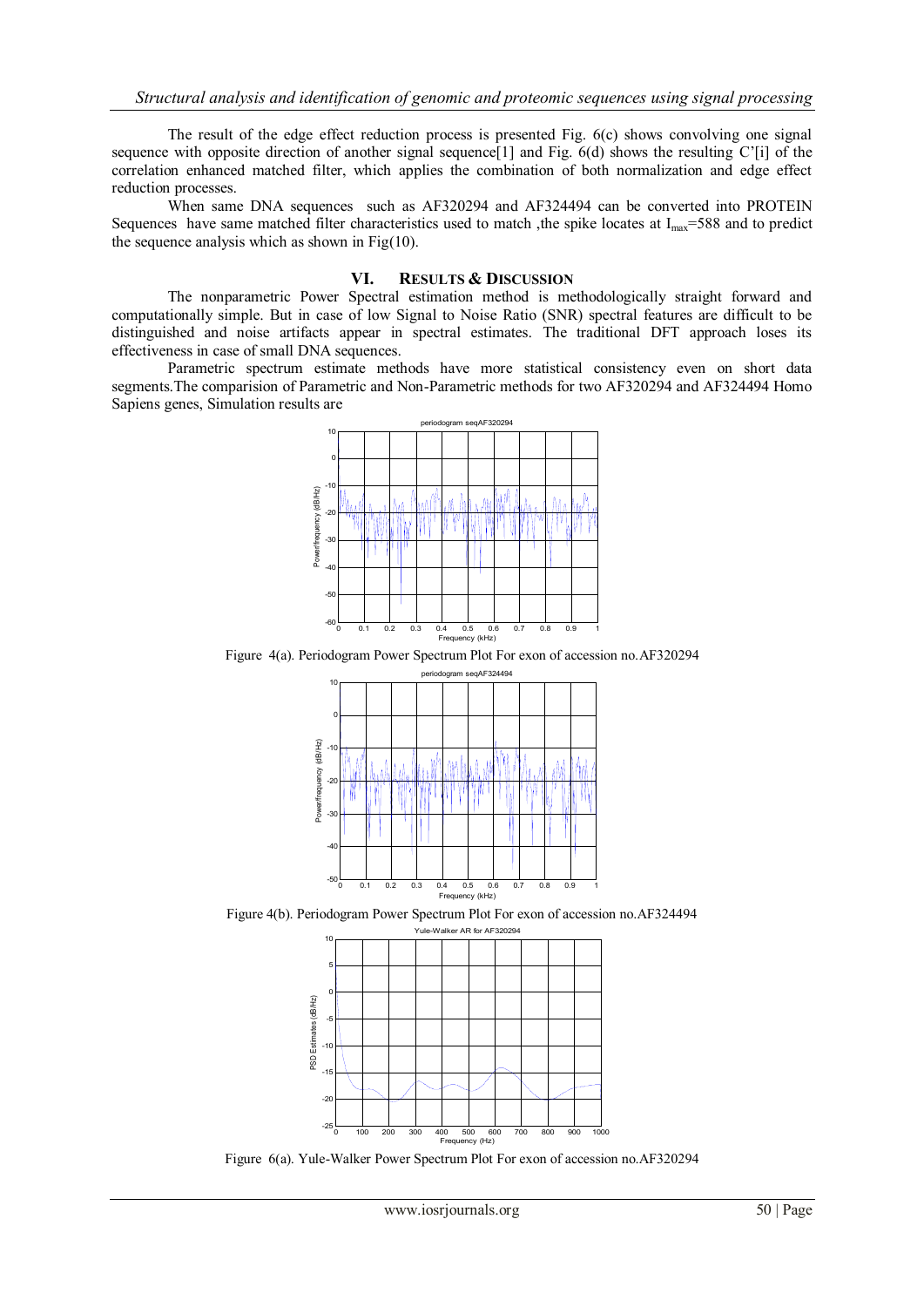

Figure 6(b). Yule-Walker Power Spectrum Plot For exon of accession no.AF324494 The matched filtering approach to find similar segments between gap sequences of Genomic & Proteomic sequences . Simulation results are



Figure10(a) is the original output signal from matching AF320294 with AF324494. C[i] =  $L = 424 + 609 - 1 = 1032$ . The spike locates at *i,,,* = 588.



Figure10 (b) the original output has been enhanced by reducing edge effect,



Figure 10(c) is the normalized version of original output.